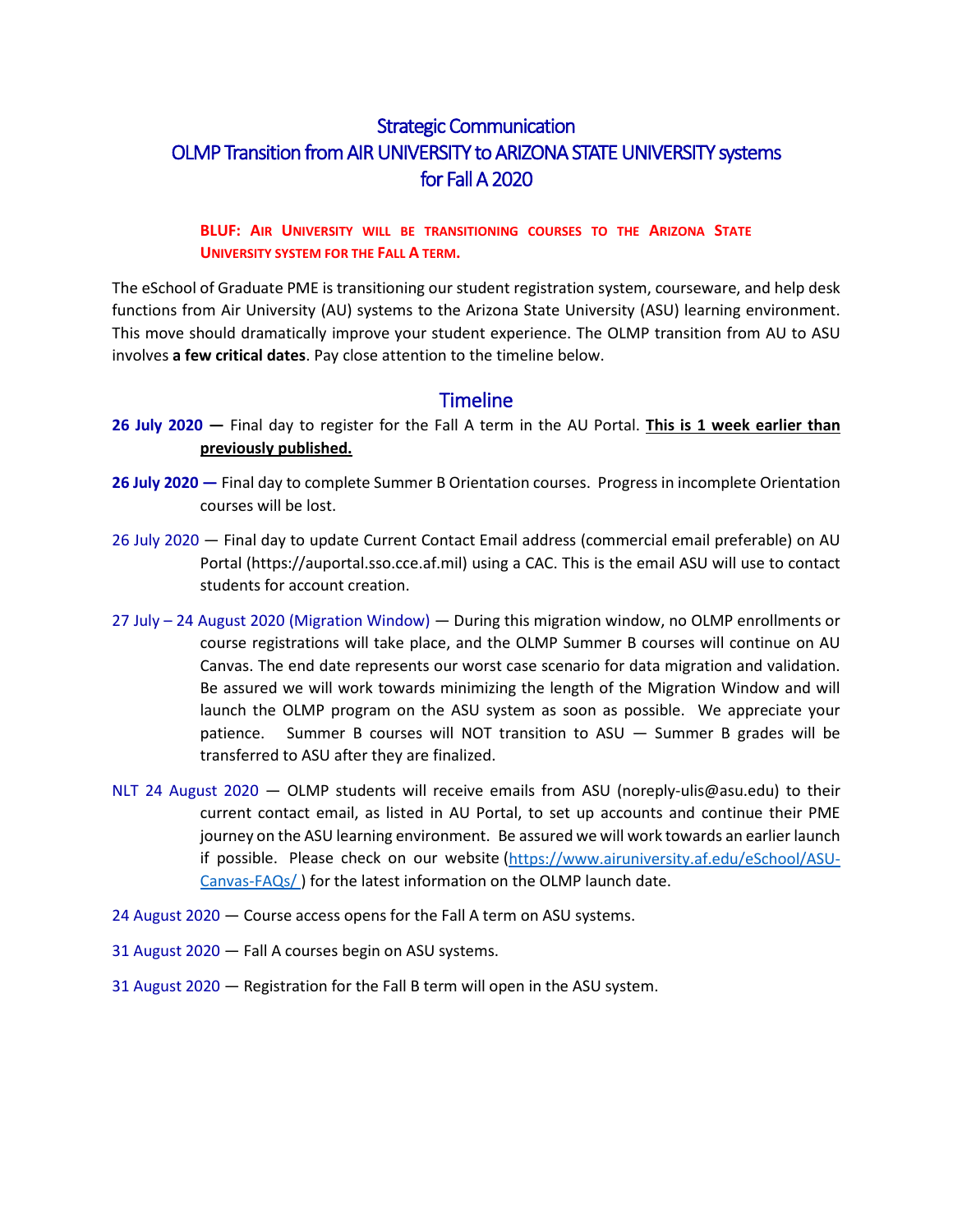# Recommendations

- 1. Read any OLMP emails you receive in their entirety so you don't miss any important information on the transition.
- 2. Register in advance of the registration deadline. Give yourself time to ensure your registration was successful.
- 3. Accomplish the Critical Steps below prior to 26 July to facilitate your transition to ASU. See the FAQs below for additional details.

# **Contents**

| 1.  |                                                                                                |
|-----|------------------------------------------------------------------------------------------------|
| 2.  | Update your Current Contact Email address (commercial email preferred) in the AU Portal NLT 26 |
| 3.  | Make sure you have a copy of all assignment deliverables from your OLMP courses completed on   |
|     |                                                                                                |
| 1.  |                                                                                                |
| 2.  |                                                                                                |
| 3.  |                                                                                                |
|     |                                                                                                |
| 4.  |                                                                                                |
| 5.  | Can I register for OLMP courses during the migration window (27 July - 23 August 2020)?  5     |
| 6.  |                                                                                                |
| 7.  |                                                                                                |
| 8.  | Will I be able to access registration and courseware from a NIPR computer? 5                   |
| 9.  | Will I be able to access registration and courseware from a personal computer?  5              |
| 10. |                                                                                                |
| 11. |                                                                                                |
| 12. |                                                                                                |
| 13. |                                                                                                |
| 14. |                                                                                                |
| 15. |                                                                                                |
| 16. | Right now I have separate login/account for AUSIS, AU Canvas and AU Service Desk. Am I now     |
| 17. |                                                                                                |
| 18. |                                                                                                |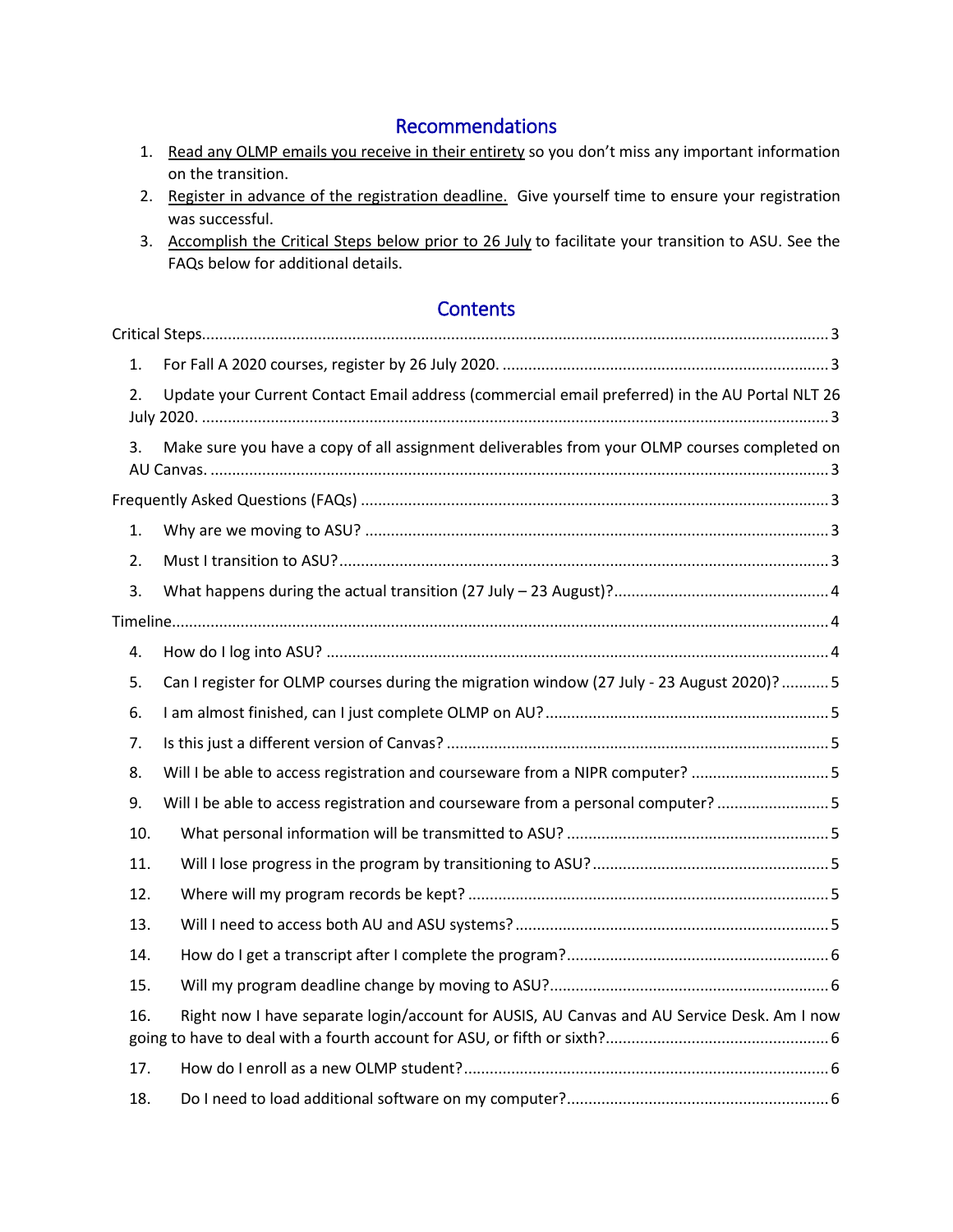| 22. |  |
|-----|--|

# Critical Steps

### <span id="page-2-1"></span><span id="page-2-0"></span>1. For Fall A 2020 courses, register by 26 July 2020.

Registration for Fall A courses closes out on 26 July. **This date is 1 week earlier than previously published in order to facilitate the transition to ASU.** Although you will need to use the AU system to register for the Fall A term (prior to 26 July), you will actually take the course on the ASU system beginning on 31 August.

# <span id="page-2-2"></span>2. Update your Current Contact Email address (commercial email preferred) in the AU Portal NLT 26 July 2020.

We suggest you use a commercial email address for reliable access. This will be the email through which ASU will contact you for account creation. You can login to AU Portal and update your current contact email [\(https://auportal.sso.cce.af.mil/\)](https://auportal.sso.cce.af.mil/)

# <span id="page-2-3"></span>3. Make sure you have a copy of all assignment deliverables from your OLMP courses completed on AU Canvas.

Once you are on the ASU system, we cannot guarantee access to AU Canvas. It is imperative that you retain all carry-forward assignments, papers, or other deliverables that you created in previous OLMP courses.

# Frequently Asked Questions (FAQs)

# <span id="page-2-5"></span><span id="page-2-4"></span>1. Why are we moving to ASU?

The eSchool of Graduate Professional Military Education was established on 1 October 2015 to transform, integrate, and replace one-size-fits-all Officer Professional Military Education (OPME) Distance Learning programs (SOS, ACSC, AWC, and the Online Master's Degree Program) with dynamic, modularized education providing student choice. Online education transformation for 31,000 enrolled OPME students is directly dependent upon robust, reliable, and flexible information and education technology. Arizona State University (ASU) has a proven capability to deliver online education at scale and complexity similar to the eSchool. Additionally, ASU was ranked the #1 most innovative School in the nation by U.S. News & World Report for 5 years in a row. ASU also has a proven track record for strategic partnerships focused on enhancing student learning through a culture of innovation in digital learning. Air University and ASU are partnering to vastly enhance the learning experience for OPME distance learning students.

# <span id="page-2-6"></span>2. Must I transition to ASU?

Yes, AU is transitioning distance learning to ASU for all Officer PME programs in a phased approach. SOS DL was the first program to transition to ASU in March 2020. OLMP is third and will transition in Fall A 2020. There will be no OLMP courses offered on AU systems after the transition is complete.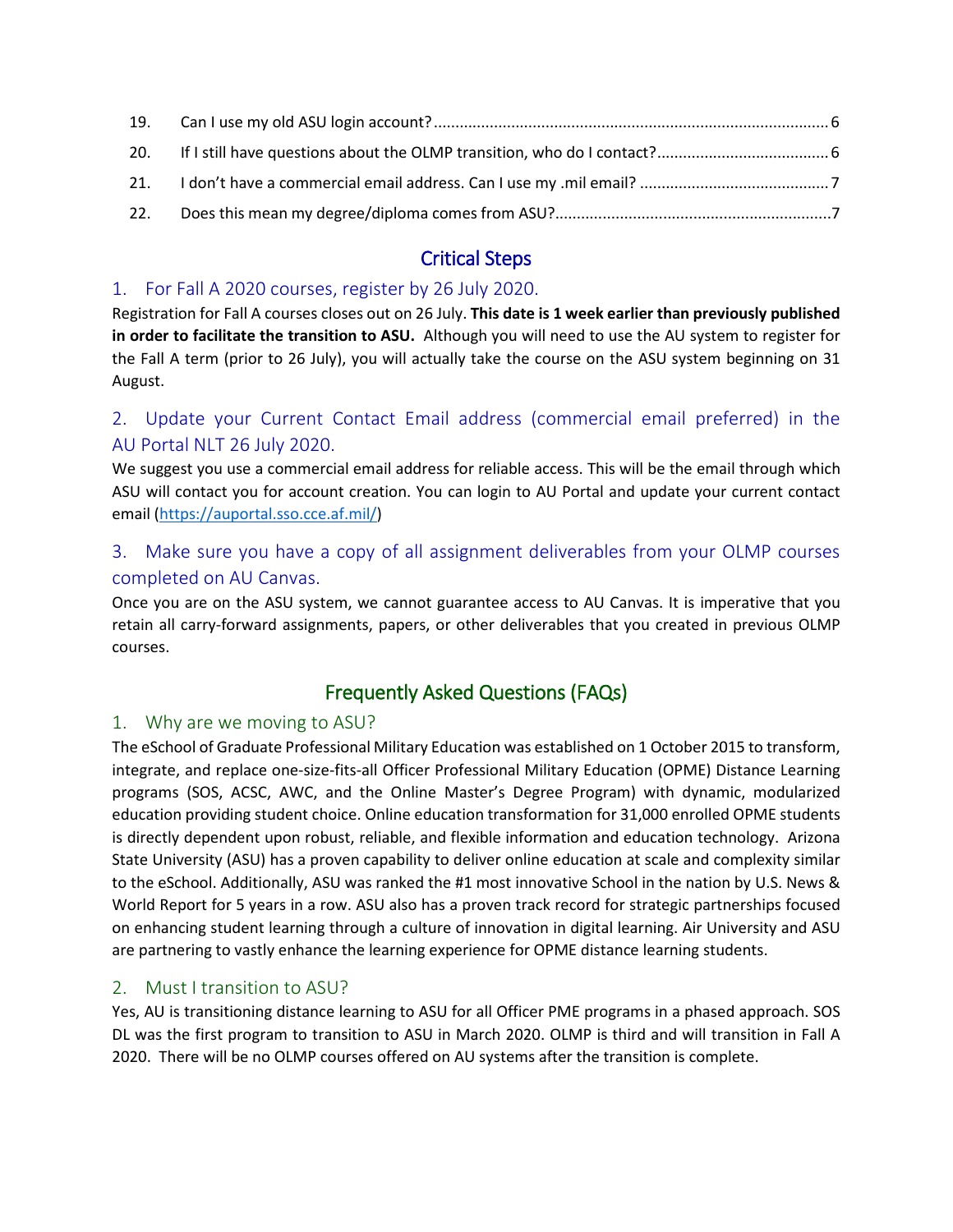### <span id="page-3-0"></span>3. What happens during the actual transition (27 July – 23 August)?

During this period, student name, email as listed in AU Portal, AU ID, and completed course grades will be transferred to ASU to initiate account creation for OLMP students. ASU will use your Current Contact Email from AU Portal to contact you to complete your account creation. You can login to AU Portal and update your current contact email (https://auportal.sso.cce.af.mil/) — we recommend using a commercial email address to minimize the likelihood of DoD firewalls intercepting your onboarding message.

#### <span id="page-3-1"></span>**Please pay close attention to the following dates:**

## **Timeline**

- 26 July 2020 **—** Final day to register for the Fall A term in the AU Portal. **This is 1 week earlier than previously published.**
- 26 July 2020 **—** Final day to complete Summer B Orientation courses. Progress in incomplete Orientation courses will be lost.
- 26 July 2020 Final day to update Current Contact Email address (commercial email preferable) on AU Portal (https://auportal.sso.cce.af.mil) using a CAC. This is the email ASU will use to contact students for account creation.
- 27 July 24 August 2020 (Migration Window) During this migration window, no OLMP enrollments or course registrations will take place, and the OLMP Summer B courses will continue on AU Canvas. The end date represents our worst case scenario for data migration and validation. Be assured we will work towards minimizing the length of the Migration Window and will launch the OLMP program on the ASU system as soon as possible. We appreciate your patience. Summer B courses will NOT transition to ASU — Summer B grades will be transferred to ASU after they are finalized.
- NLT 24 August 2020 OLMP students will receive emails from ASU (noreply-ulis@asu.edu) to their primary email, as listed in AU Portal, to set up accounts and continue their PME journey on the ASU learning environment. Be assured we will work towards an earlier launch if possible. Please check on our website [\(https://www.airuniversity.af.edu/eSchool/ASU-](https://www.airuniversity.af.edu/eSchool/ASU-Canvas-FAQs/)[Canvas-FAQs/](https://www.airuniversity.af.edu/eSchool/ASU-Canvas-FAQs/) ) for the latest information on the OLMP launch date.
- 24 August 2020 Course access opens for the Fall A term on ASU systems.
- 31 August 2020 Fall A courses begin on ASU systems.
- 31 August 2020 Registration for the Fall B term will open in the ASU system.

#### <span id="page-3-2"></span>4. How do I log into ASU?

You will receive an email from the following ASU address: noreply-ulis@asu.edu. This email will provide a link to complete your onboarding at ASU. **NOTE: the SSN field in ASU onboarding is shown by default, but you are not required to fill it in.**

• Before opening a help desk ticket, please check your Outlook Junk Email folder to verify your email was not misidentified as spam.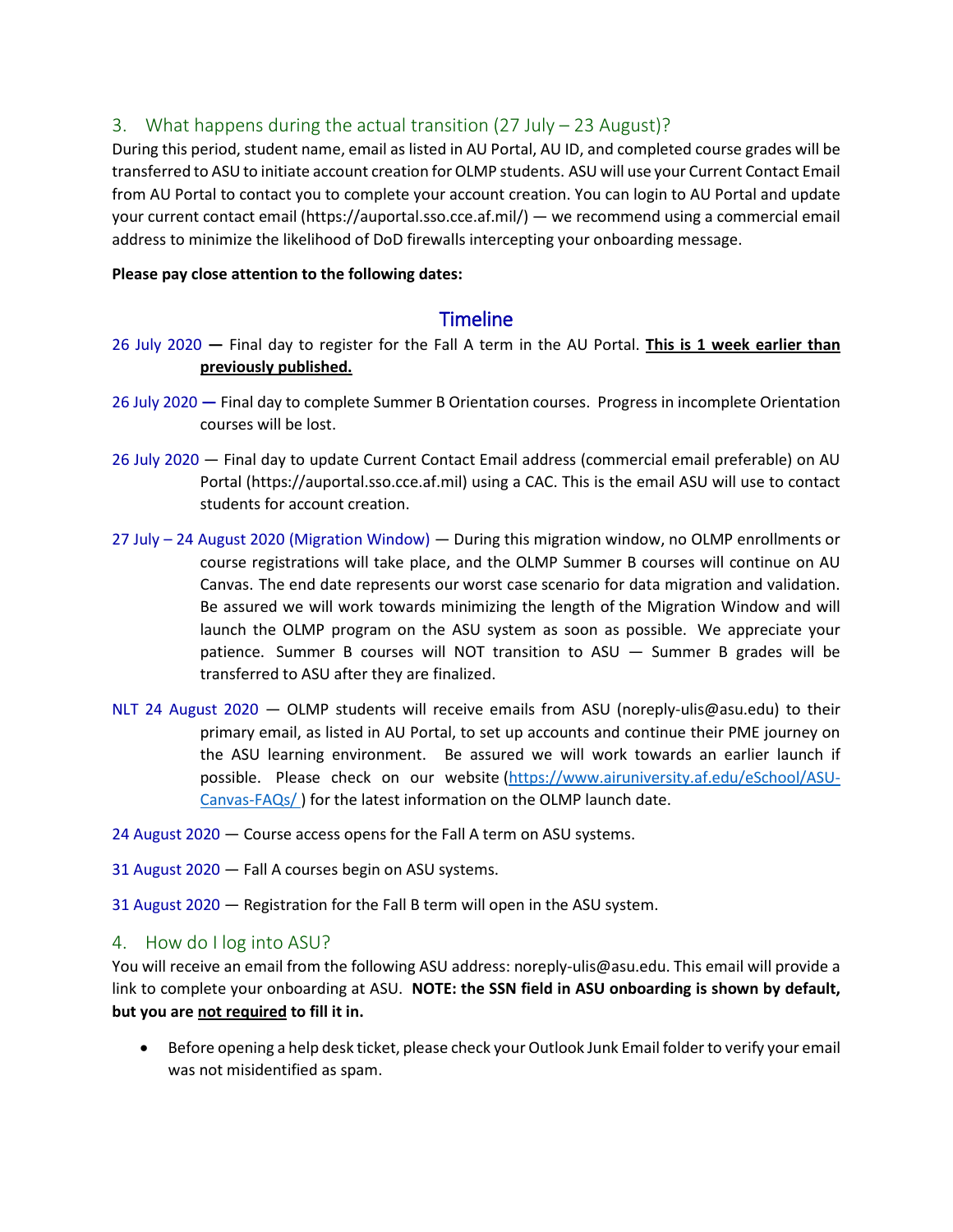- ASU recommends you use Chrome to complete the onboarding process (if it is not your default browser, you can paste the URLs from the email into Chrome). Older browsers, such as Internet Explorer, may not work properly with ASU's website.
- Some DoD email security systems insert "noclick" or "CAUTION" into URLs in emails from non-DoD sources. You may have to copy the URLs and manually remove this text in order to load ASU's onboarding page.

# <span id="page-4-0"></span>5. Can I register for OLMP courses during the migration window (27 July – 24 August 2020)?

No, you will not be able to register for any OLMP courses during the migration window.

#### <span id="page-4-1"></span>6. I am almost finished, can I just complete OLMP on AU?

Yes, but only if you can complete your final OLMP courses ahead of the timeline dates above. All OLMP courses after the transition will be on ASU.

# <span id="page-4-2"></span>7. Is this just a different version of Canvas?

No, this is not just another version of Canvas. ASU will provide a fully-integrated educational experience for you to access your program status, course registration, course content, and help desk services via a single sign-on within the ASU system.

### <span id="page-4-3"></span>8. Will I be able to access registration and courseware from a NIPR computer? Yes.

# <span id="page-4-4"></span>9. Will I be able to access registration and courseware from a personal computer?

Yes, and neither a CAC nor the DoD Root certificates will be required.

#### <span id="page-4-5"></span>10. What personal information will be transmitted to ASU?

Only your name, email as listed in AU Portal, and AU ID will be transferred to ASU to initiate account creation. ASU complies with federal regulations for protection of personal information.

# <span id="page-4-6"></span>11. Will I lose progress in the program by transitioning to ASU?

You will not lose program progress for OLMP courses already completed. OLMP Summer B courses will be transferred to ASU after the grades are finalized.

#### <span id="page-4-7"></span>12. Where will my program records be kept?

Air University maintains the system of record for official transcripts.  Student program and course completion records will reside with Air University. Course material, course progress and submissions, and basic student account data will reside in the ASU learning environment.

# <span id="page-4-8"></span>13. Will I need to access both AU and ASU systems?

Current students: You will not need to access AU systems once you have an ASU OLMP student account. You will be able to register for courses and complete all coursework within the ASU environment. See FAQ question 4 for details on how this process will work. You will not need to return to AU systems except to request official transcripts.

New students: OLMP applications will be disabled from 26 July until 24 August. New students wishing to enroll in the OLMP program will have to wait until the migration is complete, expected no later than 24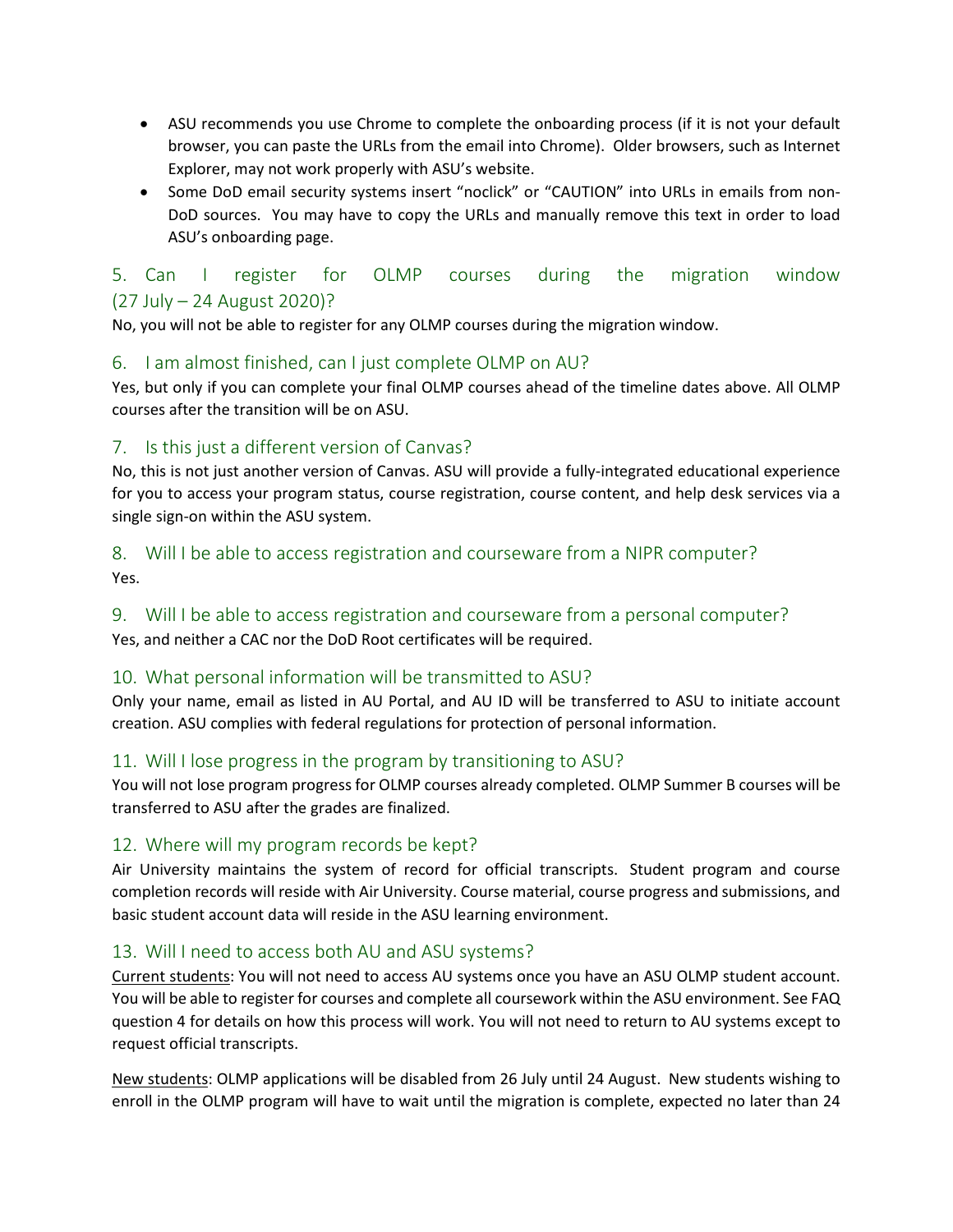August 2020. You will then need to apply via the AU portal (https://auportal.sso.cce.af.mil) using a CAC.  Once you are enrolled in the OLMP program and have an ASU OLMP student account (see FAQ question 4), you will not need to return to AU systems except to request official transcripts.

#### <span id="page-5-0"></span>14. How do I get a transcript after I complete the program?

You may open a request to the AU Registrar via the AU Service Desk: https://auservicedesk.af.edu/. (A CAC is not required, but first-time users must create an account to use AU Service Desk.). Select "**Transcript Request**" after you log in to submit a request for an official transcript to the AU Registrar.

#### <span id="page-5-1"></span>15. Will my program deadline change by moving to ASU?

No, program deadlines will not change. You will still have 5 years from the time you enrolled in the program to complete the OLMP.

# <span id="page-5-2"></span>16. Right now I have separate login/account for AUSIS, AU Canvas and AU Service Desk. Am I now going to have to deal with a fourth account for ASU, or fifth or sixth?

An AU Portal account (CAC login) will be required to enroll in OLMP. However, once enrolled in the OLMP program, you will not need to return to AU systems.  ASU's system will have a single sign-on for course registration, courseware access to complete all coursework, and help desk services.

#### <span id="page-5-3"></span>17. How do I enroll as a new OLMP student?

The OLMP application process is not changing. However, OLMP applications will be disabled from 26 July until 24 August. New students wishing to enroll in the OLMP program will have to wait until the migration is complete, expected no later than 24 August 2020. You will then need to apply via the AU portal (https://auportal.sso.cce.af.mil) using a CAC.  Once you are enrolled in the OLMP program and have an ASU OLMP student account (see FAQ question 4), you will not need to return to AU systems except to request official transcripts.

#### <span id="page-5-4"></span>18. Do I need to load additional software on my computer?

No, you will not need to load additional software on your computer. However, you may have a better user experience if you install and use a modern browser such as Chrome or the latest version of Edge.

#### <span id="page-5-5"></span>19. Can I use my old ASU login account?

Yes. If you have previously been or currently are an ASU student you will use your existing ASU account. You must still complete the onboarding process via the link in the onboarding email. After which, there will be a link from the regular my.asu.edu portal to the AU student portal; so you can still access both AU and ASU resources.

#### <span id="page-5-6"></span>20. If I still have questions about the OLMP transition, who do I contact?

You may submit a Service Desk Request to the eSchool via the AU Service Desk: https://auservicedesk.af.edu/ (CAC not required). AU Service Desk is not automatically connected to any of your other AU accounts. If you have not already used AU Service Desk, you must create an account to submit a request — we recommend you sign up with a commercial email. Select "**Student Support**" and then "**Officer PME DL**" to route your request to the eSchool.